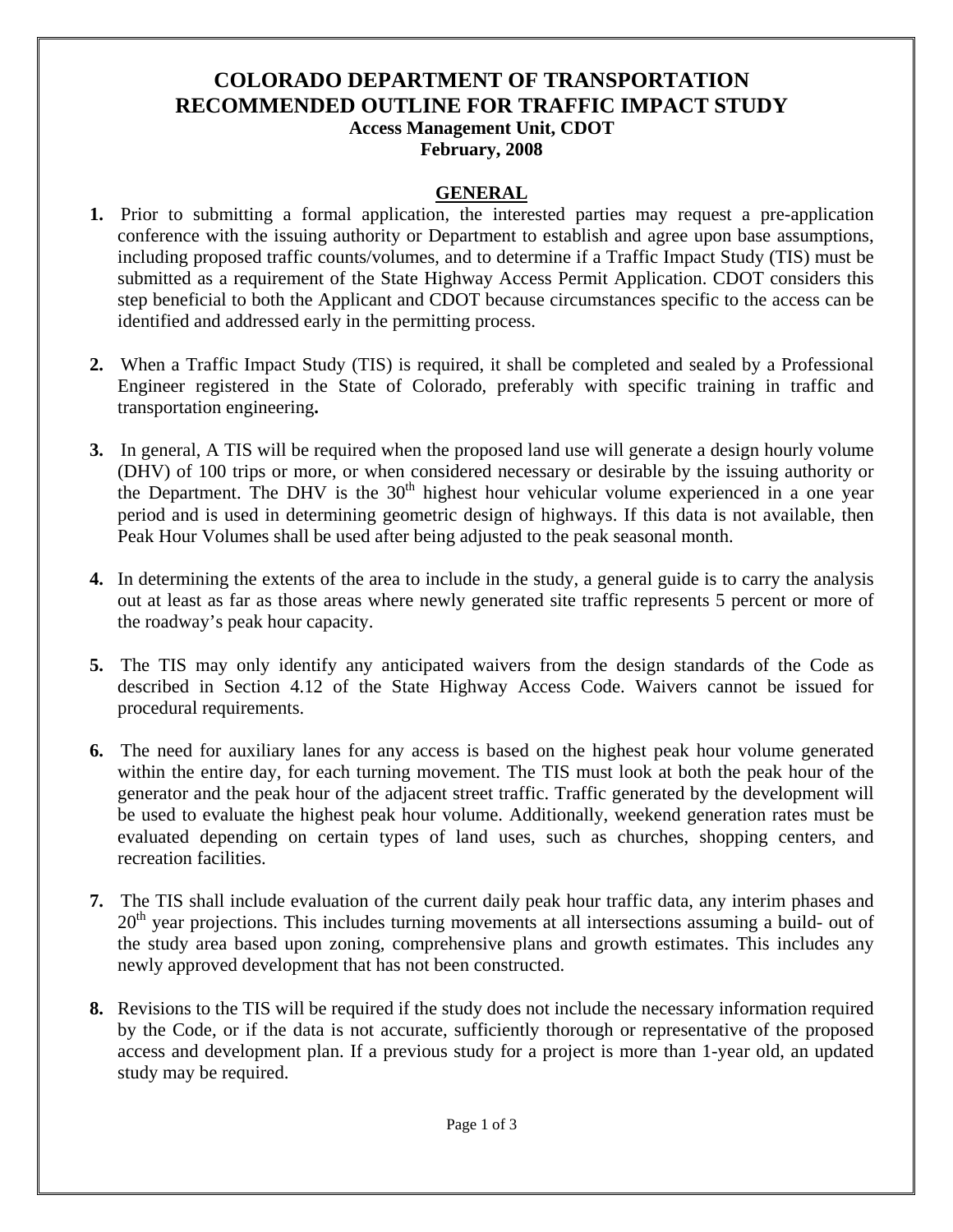## **RECOMMENDED TRAFFIC IMPACT STUDY FORMAT**

Specific requirements and contents for a traffic impact study can be found in Section 2.3(5) of the State Highway Access Code. The following is a recommended outline of how those contents can be presented in the report. Figures, maps, and tables shall be labeled and presented in a legible scale. The report should include at minimum, the following:

**1. TITLE PAGE** - Include project name and number, date, name, address and phone number of company. Name, address, phone number e-mail address (if any) of licensed engineer, stamp and expiration date

## **2. TABLE OF CONTENTS**

**3. LIST OF FIGURES** 

## **4. LIST OF TABLES**

# **5. INTRODUCTION AND EXECUTIVE SUMMARY**

- a. Describe existing land use, site and study area boundaries
- b. Describe proposed site uses
- c. Describe existing and proposed uses in vicinity of the site (provide legible map).
- d. Describe existing and proposed roadways, highway category, speed limit, mile post location, intersections and proposed future access locations, including signal locations for at least one-half mile in each direction along the highway, as well as all potential roadway and signal improvements (provide legible map).
- **6. PROJECT TRIP GENERATION AND DESIGN HOUR VOLUMES P**rovide table and include information on internal and/or pass-by trip reductions, if any
- **7. TRIP DISTRIBUTION** Provide figure
- **8. TRIP ASSIGNMENT** Provide figure

## **9. EXISTING AND PROJECTED TRAFFIC VOLUMES (provide figures for all)**

- a. Existing total average daily traffic (ADT) volumes and existing AM and PM peak hour turning movement volumes for the street system in the study area. Include all turning movements.
- b. Projected total daily traffic volumes and projected AM and PM peak hour traffic volumes, including existing (background) plus generator traffic, for the street system in the study area. Include all turning movements.